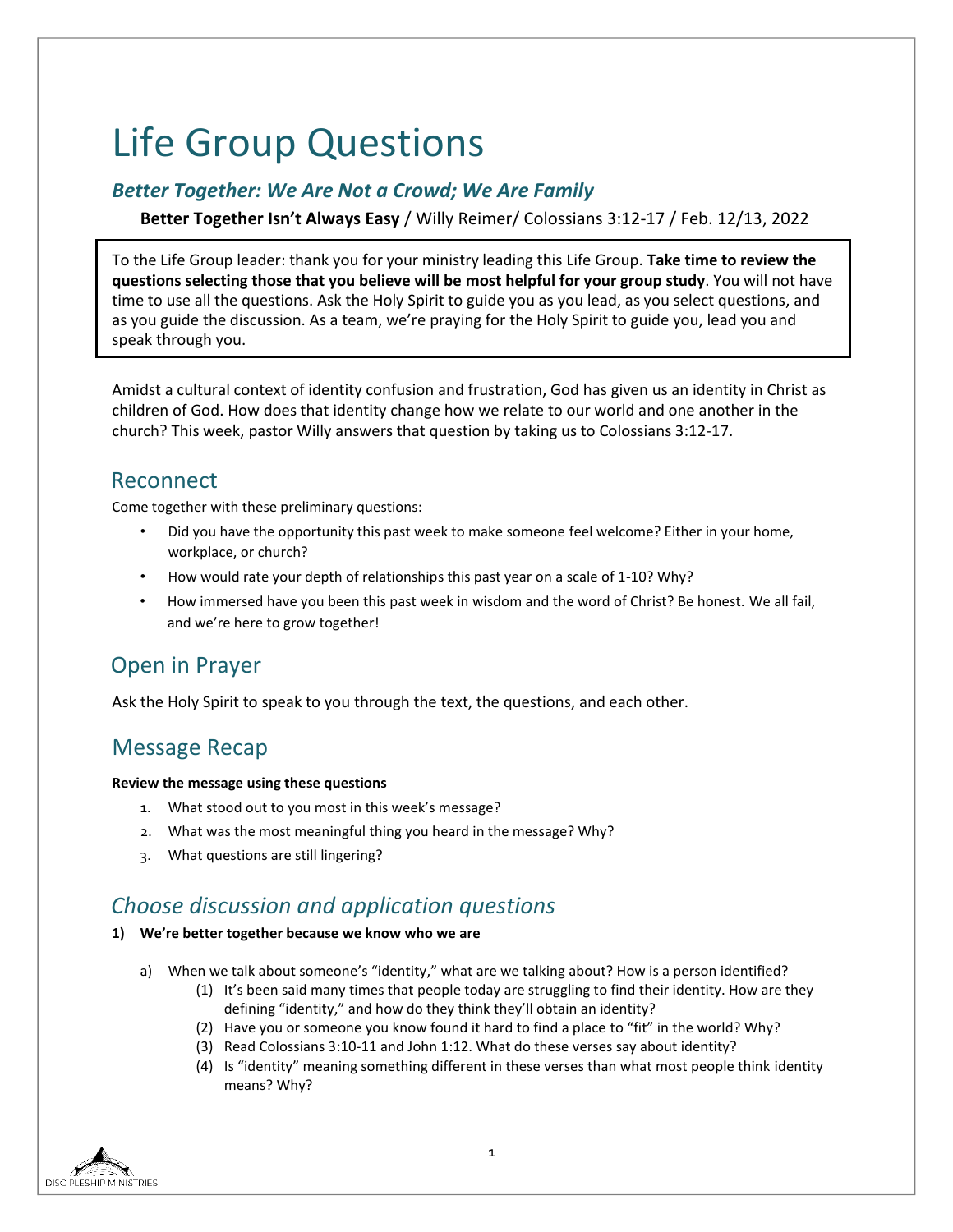- (5) Is "identity" in these verses talking about identity-based on belief, belonging, outward appearance, career, humanity, race, or something different? Does our understanding of identity bear on how we see Christians or everyone?
- (6) How might these verses give hope to people struggling to find their identity?
- (7) Read these verses again. If this is your identity, how does your identity in Christ change how you act (and think)?
- b) Continue reading Colossians 3:12-14. Stop on each characteristic and answer the following two questions:
	- (1) How does this characteristic relate to "the new nature," "becoming like our Creator," and being a child of God?
	- (2) How can this characteristic be lived out in our world and church today? Give specific examples.
- c) Pastor Willy made the point that "we're better together because we know who we are." List ways in which knowing our Christian identity changes how we interact with other Christians for the better.
- d) What is the benefit of focusing on virtuous characteristics and working towards them rather than only focusing on the bad characteristics to remove them?
- e) What does it mean to actually forgive?
- f) What does it mean for love to "bind everything together"?

#### **2) We're better together when we let Jesus rule our hearts**

- a) Read Colossians 3:15. Reflecting on the word "let," think of ways in which we might be blocking the peace of Christ from ruling in our hearts.
	- (1) If we let the peace of Christ rule our hearts, how will that affect the way we engage with each other and our world? Think of things that cause conflict in the world and the church, and answer the question: what does letting the peace of Christ rule look like?
	- (2) Reflect on this quote by Lesslie Newbigin, "The church is to be a sign, instrument, and foretaste of the kingdom of God." Share what thoughts come to mind and what it might look like for you, your life group, and church to be a sign, instrument, and foretaste of the kingdom of God.
- b) Notice the constant repetition of the command to be thankful (Colossians 3:12-17). Besides creating a positive attitude, what good does being thankful do?

#### **3) We're better together when Jesus' teaching rules our attitudes and behaviour**

- a) Read Colossians 3:16-17. What is the "word of Christ"?
	- (1) Read 2 Timothy 3:16-17. What do both of these passages say about the word of Christ/God informing our community?
	- (2) Does the Bible give us everything we need for Christian community? Why or why not?
	- (3) Are there any issues that the church has run into that the Bible hasn't directly addressed?
- (a) How might we still "let the word of Christ dwell in [us] richly" and address those issues? b) What is wisdom?
	- - (1) How do we get wisdom?
		- (2) How can you change the way you think to increasingly reflect the mind of Christ through the things you do or think about each day?
- c) Verse 17 teaches that in everything we do: 1) we must do it in the name of Jesus, and 2) be thankful. Go over some moments of your day and think about what it would look like for you to do it in the name of Jesus and be thankful as you do it.
	- (1) How would practicing living in "the name of Jesus" and being thankful every day change the way you think and act?
	- (2) If the whole church community did the above, what significant changes could you expect to see?

# Reflection Questions

Is there anyone you need to forgive?

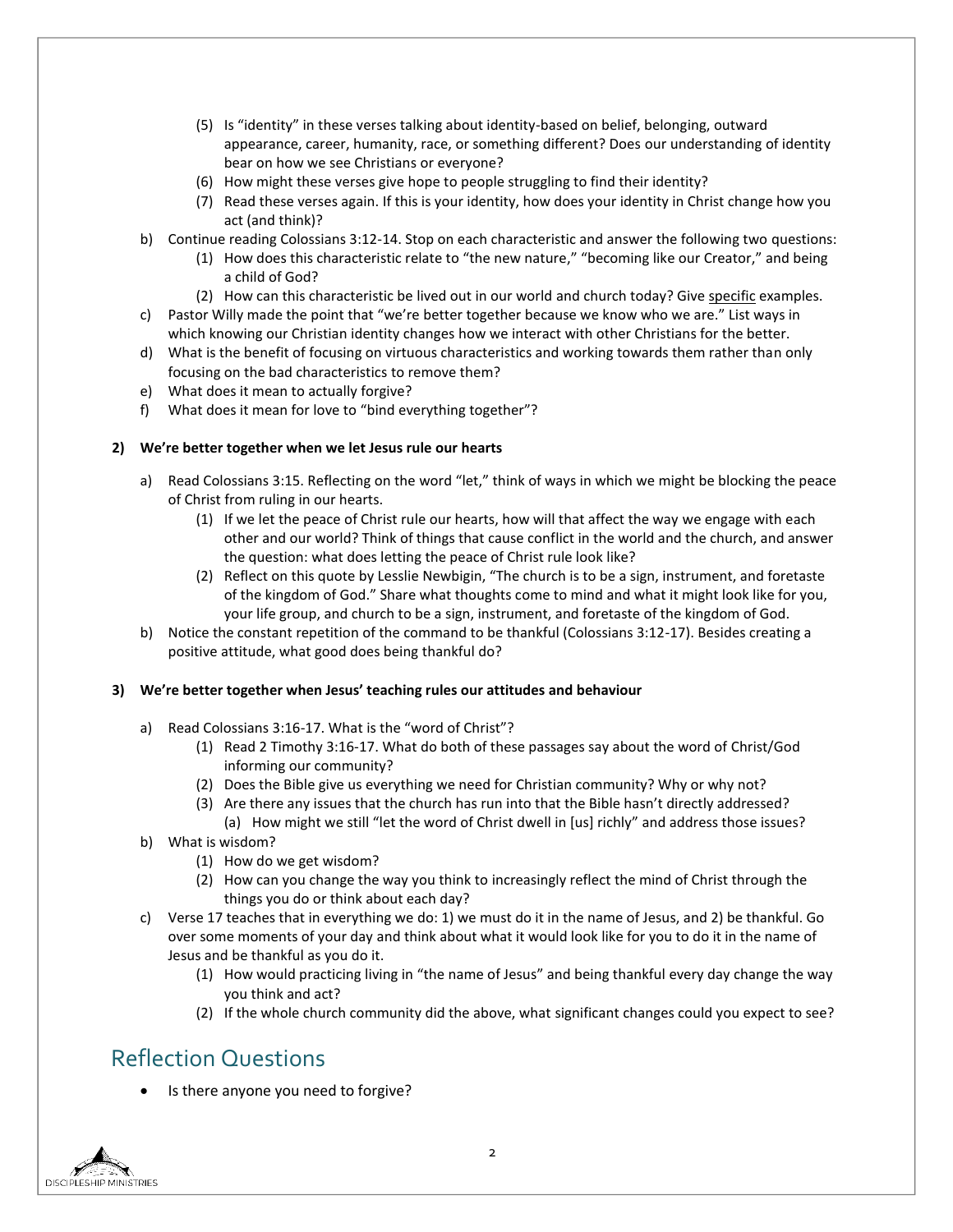- Is there anyone you need to ask forgiveness from?
- If no one comes to mind, ask God to show anyone who you need to forgive. Ask Him to bring their names to mind. Write them down. Pray and ask God what your next steps should be. Then go do them.

# Group Action

### **This sermon series is about spiritual family. What steps will you take to deepen the family connection?**

The Life Group questions for January 8<sup>th</sup> and 9<sup>th</sup> included a call to action in your Life Group to deepen fellowship. If you haven't gone over that with your group, we ask you to do that this week. If you did, perhaps take some time to remind the group of the action steps you committed to. Here are the group action questions from last week:

- (1) Do you feel a need for a spiritual family?
- (2) Has this need ever been fulfilled? Share times when you felt fulfilled in fellowship with other Christians.
- (3) Is that need regularly fulfilled in your church or life group? Don't be afraid to say no, but try to explain or share what barriers stand in the way.
- (4) Do you want to experience deeper fellowship with your church and life group? What steps could you take?

If your group would like to, list ways your group could deepen fellowship with one another and/or the larger church. Choose one or two to start with, and then pledge to put that into action. In the following weeks, remember to remind each other of the change you wanted to see in moving deeper in fellowship.

Here are some examples of things you could do: 1) Have one person share their testimony at each group meeting. Give everyone an opportunity to ask questions and pray for that person. 2) Eat together. 3) Go out and do something fun together (hiking, walking, laser tag, visiting a museum, etc.) 4) Serve together. 5) Help each other with any projects they have. 6) Set up a regular prayer meeting. 7) Put into practice a regular spiritual discipline together and hold one another accountable. 8) Have a split group time, split between men and women, and have room for conversation. 9) Talk to someone (pastor, elder, another group leader) about other ways you could deepen your group's fellowship and sense of family.

# Choose Your Next Step

### **What next step will you commit to for the upcoming week (and beyond)?**

- **Individual** 
	- Do you have behaviors or attitudes that are stopping you from following Jesus into "danger?" If yes, confess those to God.
	- $\triangleright$  If you are unsure if you have any areas of your life that are not submitted to Jesus, ask the Holy Spirit to show them to you.
	- $\triangleright$  Ask Jesus to forgive you for not trusting him in the "danger."
	- $\triangleright$  Commit each area of your life that you have held back from Jesus to him. Ask God to fill you with the Holy Spirit to walk in trust of Jesus' rule every day.

### **Christian Community**

 $\triangleright$  Tell a trusted friend where you sense God calling you to step into "danger" and ask them to pray for you as you seek to trust and follow God in these areas.